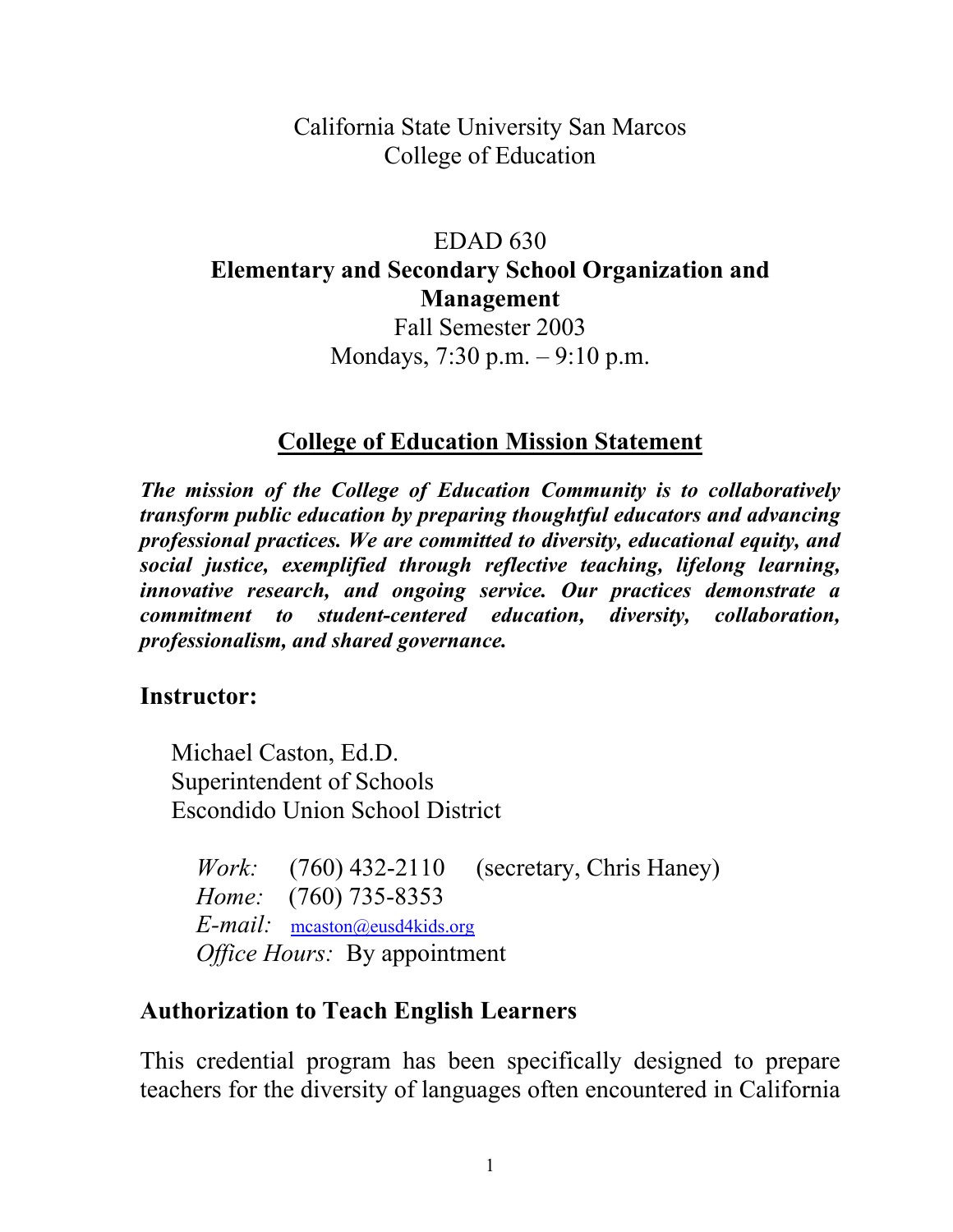public school classrooms. The authorization to teach English learners is met through the infusion of content and experiences within the credential program, as well as additional coursework. Students successfully completing this program receive a credential with authorization to teach English learners.

### **Students with Disabilities Requiring Reasonable Accommodations**

Students are approved for services through the Disabled Student Services Office (DSS). This office is located in Craven Hall 5205, and can be contacted by telephone at (760) 7450-4905, or TTY (760) 750-4909. Students authorized by DSS to receive reasonable accommodations should meet with their instructor during office hours or, in order to ensure confidentiality, in a more private setting.

## **Course Description (2 units)**

The role of the site administrator in the administration and management of elementary, middle school/junior high, and high schools is studied, along with the organizational structure and function of the school itself. Students will investigate, analyze, and evaluate the roles of state and federal governments in the context of the school and district governance process. Implications for leadership in the development and operation of comprehensive educational programs at the school site will be studied.

### **Goals:**

This course will assist the candidate to:

- 1. Organize and manage the structural and functional relationships in elementary and secondary schools.
- 2. Implement appropriate and effective managerial practices in schools.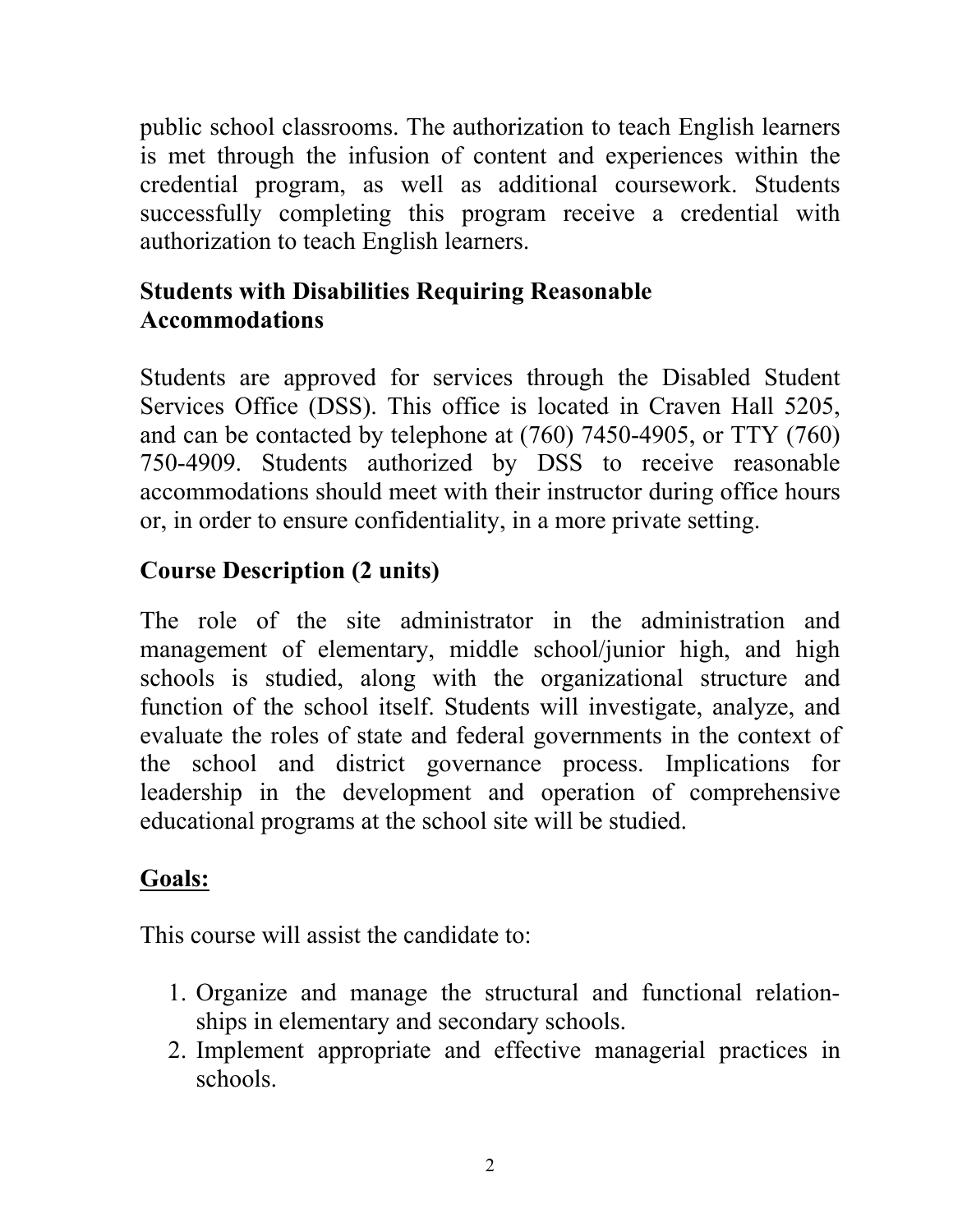- 3. Implement effective and efficient shared decision-making and governance models.
- 4. Effectively and efficiently manage school resources.
- 5. Apply appropriate technology to school managerial functions and operations.

### **Course Objectives**

Upon completion of EDAD 630, the Professional Administrative Credential candidate will be able to:

- 1. Know the nature of decision-making in developing and implementing elementary and secondary policy and procedures.
- 2. Know how to identify appropriate personnel to serve in various teaching, support, clerical, custodial, and administrative positions in schools.
- 3. Understand and apply major behavioral objectives for various schools and devise methods for their evaluation.
- 4. Know the nature of leadership, management, administration, and their site-specific applications.
- 5. Understand general concepts and specific application of siteand school-level, appropriate personnel management.
- 6. Understand organizational culture as it relates to various school levels.
- 7. Understand and implement shared decision-making.
- 8. Know how to identify, administer, and manage all resources needed for the implementation of specific educational programs.
- 9. Understand relations with external communities, including business and industry.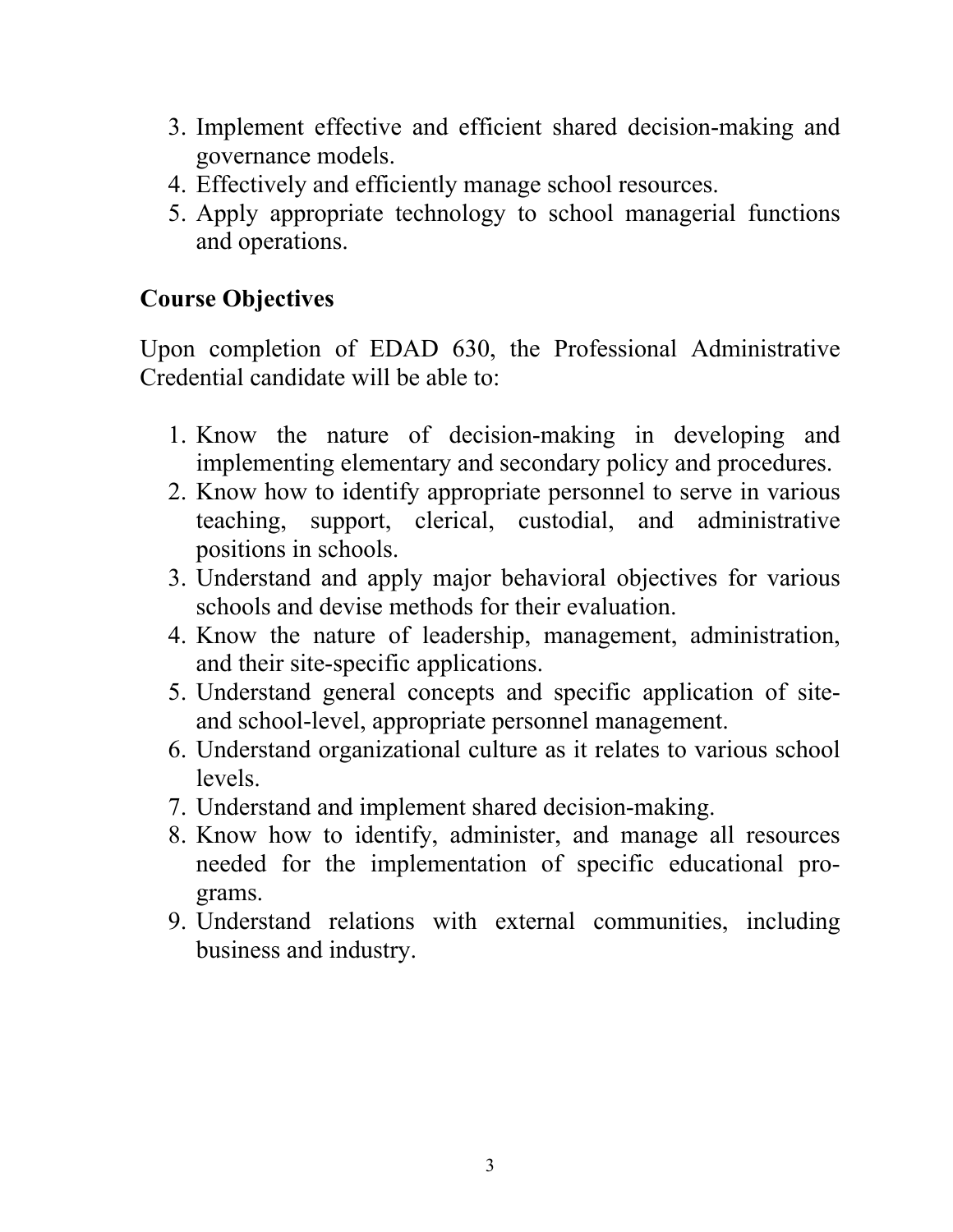#### **Text and Resource Materials:**

- 1. *Education Week*
- 2. Cunningham & Cordeiro, *Educational Administrator* (required text)
- 3. Snowden and Groton, *School Leadership and Administration,*   $6<sup>th</sup>$  edition

## **Student Expectations:**

- 1. Demonstration of knowledge and competence in stated objectives.
- 2. Completion of assigned readings and course assignments.
- 3. Participation in class activities and discussions.
- 4. Presentations and discussions of issues of governance, school finance, and legal interpretations.
- 5. Attend class.
- 6. Due to the dynamic and interactive nature of courses in the COE, all students are expected to attend all classes and participate actively. At a minimum, students must attend more than 80 percent of class time; or s/he may not receive a passing grade for the course at the discretion of the instructor. If two class sessions are missed, or if the student is late (or leaves early) more than three sessions, s/he cannot receive a grade of "A." If three class sessions are missed, the highest possible grade that can be earned is a "C+." If extenuating circumstances occur, the student should contact the instructor as soon as possible to make appropriate arrangements.
- 7. In keeping with the All-University Writing Requirement, all courses must have a writing component of at least 2,500 words (approximately 10 pages), which can be administered in a variety of ways.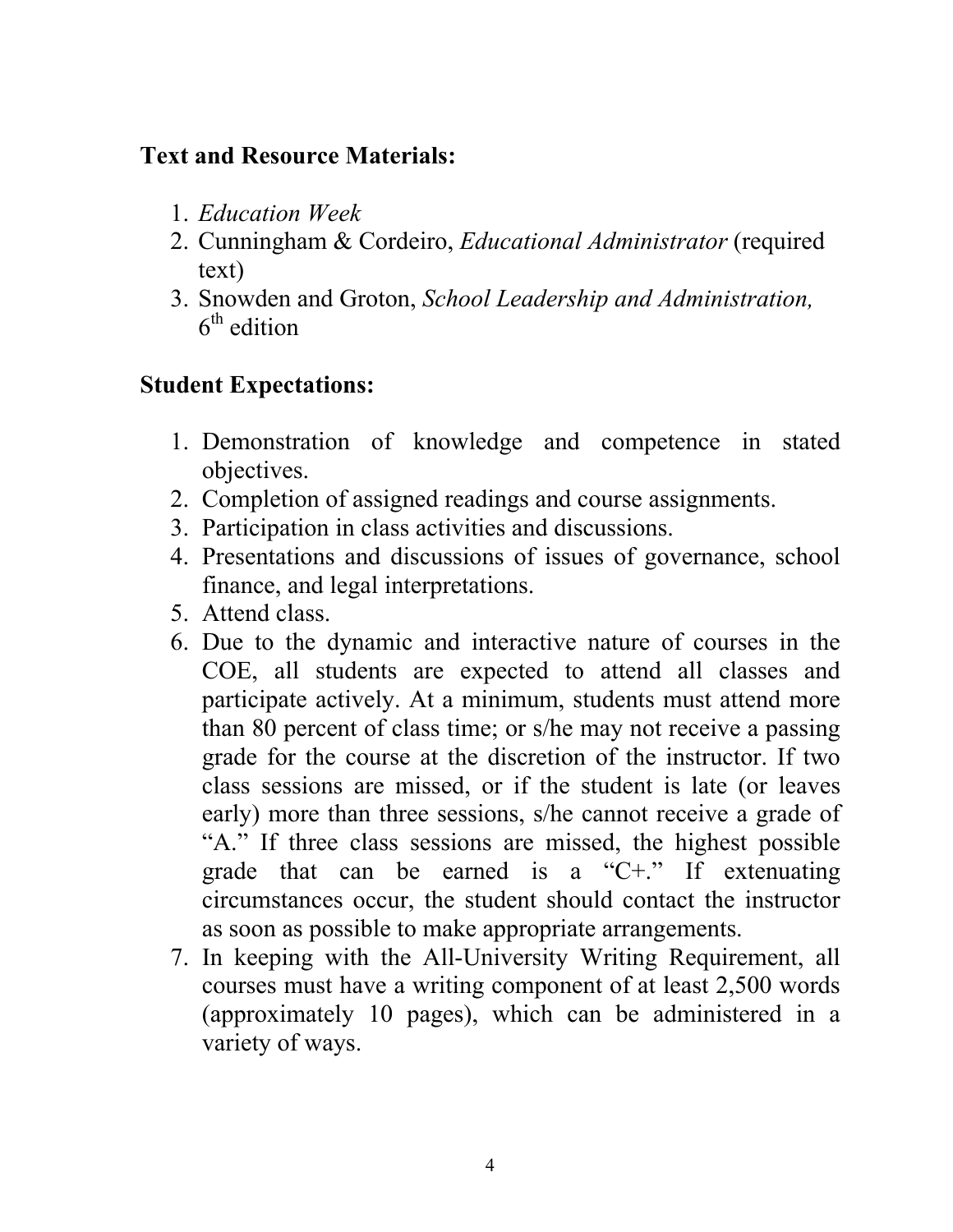# **Course Requirements:**

# **Grading Scale:**

- A 90-100
- B 80-89
- C 70-79
- D 60-69
- F below 60 points

# **Class meeting schedule:**

| Introduction/organization of course            |
|------------------------------------------------|
| Chapter 2, State and Federal Role in Public    |
| Education.                                     |
| Ethical leadership                             |
| Sign up for class presentation                 |
| Chapter 5, Organization of School Districts    |
| Class presentations                            |
| Chapter 6, Leadership, What Does It Look Like? |
| How to work and understand external            |
| organizations in the school community.         |
| School district governance.                    |
| The school board and how it operates, page 125 |
| Policy development                             |
| Professional goals due                         |
| Class presentations                            |
|                                                |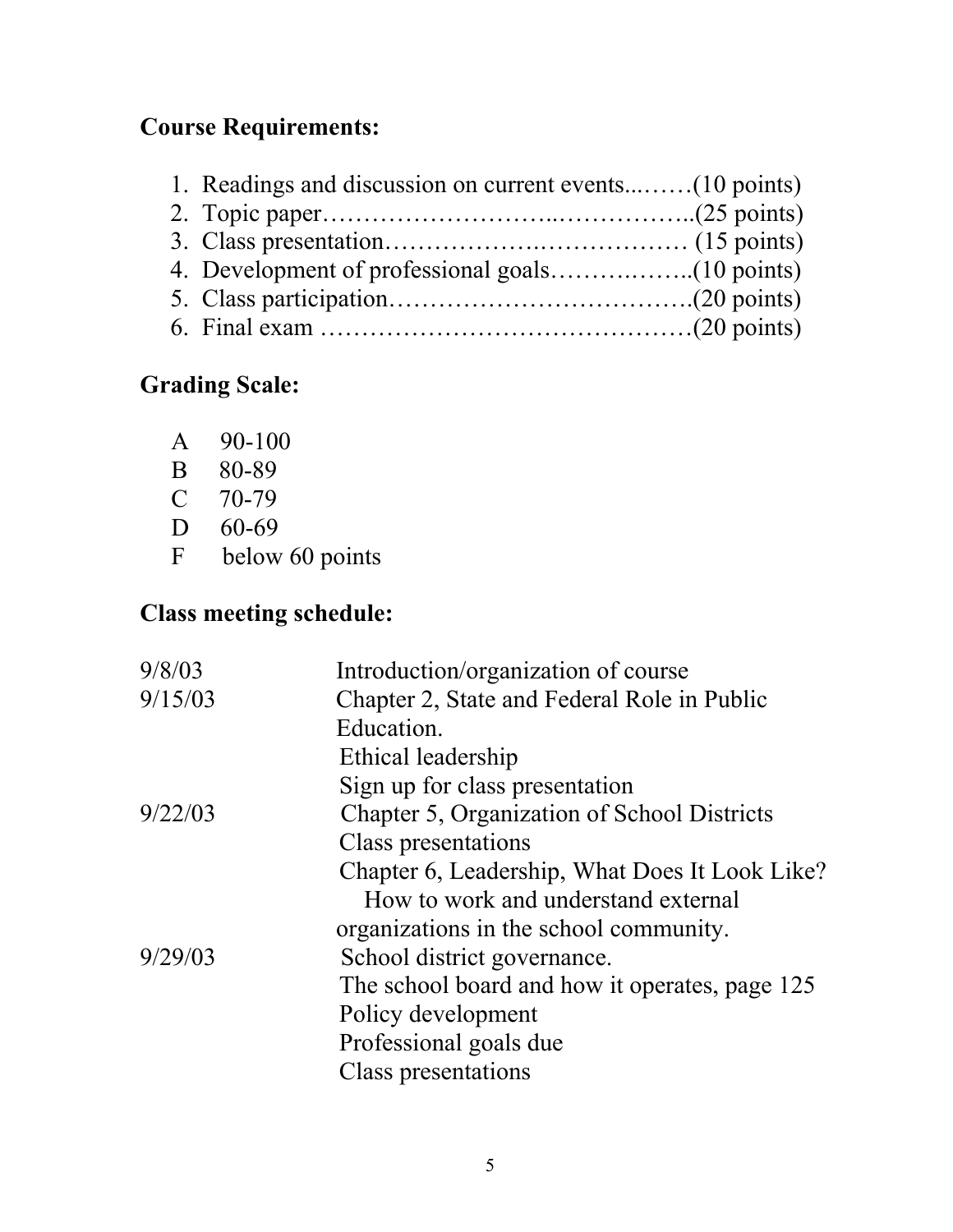| Class presentations<br>Independent study, no class meeting<br>10/13/03<br>Class presentations<br>Collective bargaining<br>10/20/03 |  |
|------------------------------------------------------------------------------------------------------------------------------------|--|
|                                                                                                                                    |  |
|                                                                                                                                    |  |
|                                                                                                                                    |  |
|                                                                                                                                    |  |
| How to make collective bargaining work for                                                                                         |  |
| children. What is the right balance?                                                                                               |  |
| pages 309-310                                                                                                                      |  |
| <b>Class presentations</b>                                                                                                         |  |
| 10/27/03<br>Chapter 8, The Instructional Program and                                                                               |  |
| Accountability                                                                                                                     |  |
| <b>Class presentations</b>                                                                                                         |  |
| 11/3/03<br>Chapter 3, School Reform                                                                                                |  |
| <b>Class presentation</b>                                                                                                          |  |
| 11/10/03<br>Chapter 12, School finance at the school site                                                                          |  |
| 11/17/03<br>Chapter 10, Human Resources and District                                                                               |  |
| <b>Finance Issues</b>                                                                                                              |  |
| 11/24/03<br>Special education and the ever-increasing impact,                                                                      |  |
| page 261                                                                                                                           |  |
| Final exam distributed<br>12/1/03                                                                                                  |  |
| Review key components of course                                                                                                    |  |
| Final exam due<br>12/8/03                                                                                                          |  |
| 12/15/03<br>How to get that position you may want. What you                                                                        |  |
| need to know about the application process to                                                                                      |  |
| become an administrator.                                                                                                           |  |
| Professional goals discussion                                                                                                      |  |
| Final class                                                                                                                        |  |

#### **Class Presentation:**

May work in groups no larger than three. Present to the class a challenge related to school leadership. Develop the issue with the class and make recommendations for how you would deal with this challenge. At the conclusion of your problem-solving activity, please distribute to the class a two-page description of the problem and